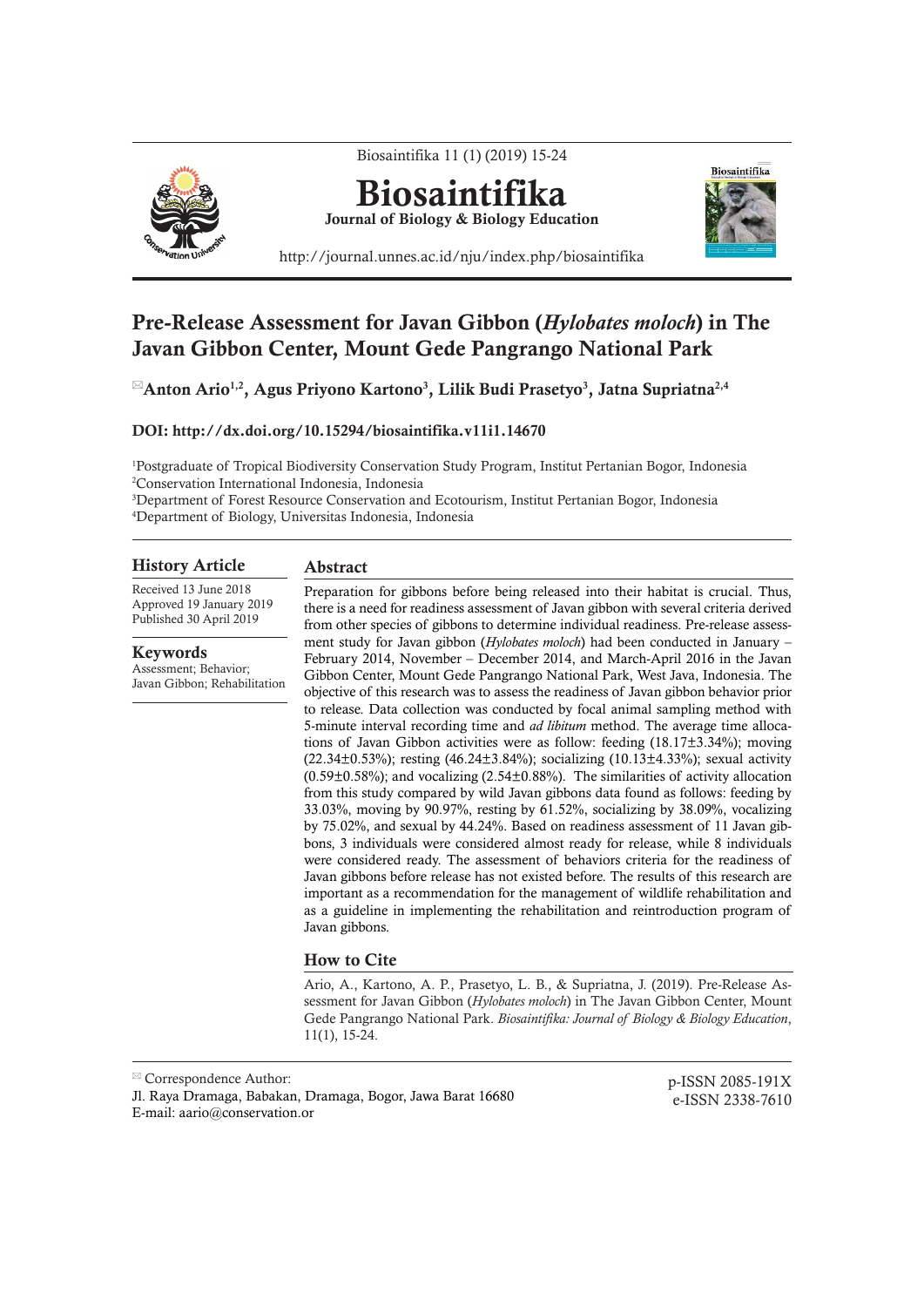#### INTRODUCTION

Javan gibbon (*Hylobates moloch*) is one of Java Island's endemic primate species. It is protected under Constitution No. 5 Year 1990 and by Government Regulation No. 7 Year 1999. It is included in International Union for Conservation of Nature and Natural Resources (IUCN) Redlist under Endangered Species category and also included in Appendix 1 in Convention on International Trade in Endangered Species of Wild Fauna and Flora (CITES) (Soehartono & Mardiastuti, 2003; Nijman, 2006; Supriatna, 2006).

Javan gibbon poaching for the illegal trade is a serious threat to their survival in the wild. Generally, gibbons are captured whilst still young, often prior to weaning. The mothers are usually killed in order to capture a live infant or juvenile (Supriatna, 2006; Nijman, 2009).

Gibbons are not only sold in the black market, but in recent years there has also been rapid growth in online trading, especially on social media (Campbell et al., 2015). The sold gibbons are usually infants or juveniles, 6 months – 2 years of age. They generally fetch anywhere between 3 to 5 million rupiahs per gibbon.

Efforts such as consistent and strict law enforcement and rescue, followed by rehabilitation and reintroduction programs are undoubtedly crucial. Before releasing gibbons to the wild, effective rehabilitation is important to optimize their behavioral ability as well as their health behavior that will support their successful adaptation to the wild.

Rehabilitation encompasses rescuing wildlife from the illegal trade and providing suitable conditions for physical and mental health as well as the development of appropriate survival skills to enable successful release and survival in the wild. Rehabilitation cannot replace the learning process in nature, however, gibbons have demonstrated that they can learn various behaviors required to survive in the wild (Cheyne, 2004).

The first Javan gibbon rehabilitation facility was established in 2003, which is the Javan Gibbon Center (JGC) located in Mount Gede Pangrango National Park (MGPNP). The Javan gibbon rehabilitation and reintroduction program was recommended after a series of meetings by national and international primate experts. Subsequently, a Population and Habitat Viability Analysis (PHVA) workshop was held in May 1994 in Cisarua, Bogor. This was followed by a Javan Gibbon Rescue and Rehabilitation Workshop in August 1997 in University of Indonesia, and the International Primatological Society

(IPS) congress in 2001 in Adelaide, Australia (Supriatna, 2006).

The rate of success for gibbon rehabilitation and release is relatively low, for the gibbons did not manage to pass behavioral ability criteria and the lack of post monitoring support. Prior to release, it is essential to ensure that the gibbons are demonstrating the behaviors and skills needed to survive in the wild. This can be assessed by fulfilling pre-release behavioral parameters (Cheyne 2004). Before beginning the reintroduction, it is recommended to use wild gibbon behavior as the principle of behavioral criteria to assess the rehabilitated gibbons (Cheyne et al. 2012).

Preparation for gibbons before being released into their habitat is crucial. Thus, there is a need for readiness assessment of Javan gibbon with several criteria derived from other species of gibbons to determine individual readiness. The purpose of research was to assess the readiness of Javan gibbon behavior prior to release. The results of research were expected to be a recommendation for the management of wildlife rehabilitation and as a guideline in implementing the rehabilitation and reintroduction program of Javan gibbons.

# METHODS

## Time and Location of Study

Research was conducted in January-February 2014, November-December 2014, and March-April 2016 at the JGC, MGPNP (Fig. 1). The research location was at 06º46'28.8" South latitude and 106º50'24.0" East longitude, 650m above sea level. JGC aims to rehabilitate ex-pet Javan gibbon for release. JGC short term objective is to conduct behavioral and health assessment as well as improvement of behavior and health of Javan gibbon. The long-term objective is to reintroduce Javan gibbon into suitable habitat in accordance with IUCN translocation guidelines (Campbell et al., 2015). The last objective of their program is to consolidate Javan gibbon population in a habitat that support Javan gibbon's existence for long-term viability.

## Research Subject

The subjects of this research were 11 Javan gibbons scheduled for release. The gibbons were a family Jowo-Bombom-Yani-Yudi, pair Robin-Moni, pair Moli-Nancy, and family Mel-Pooh-Asri. The age level of observed gibbons consisted of 8 adults: Jowo, Bombom, Nancy, Moli, Moni, Robin, Mel, and Pooh (±11-19 years); one adolescent: Yani ( $\pm 4$  years), and 2 infants: Yudi ( $\pm 1$ )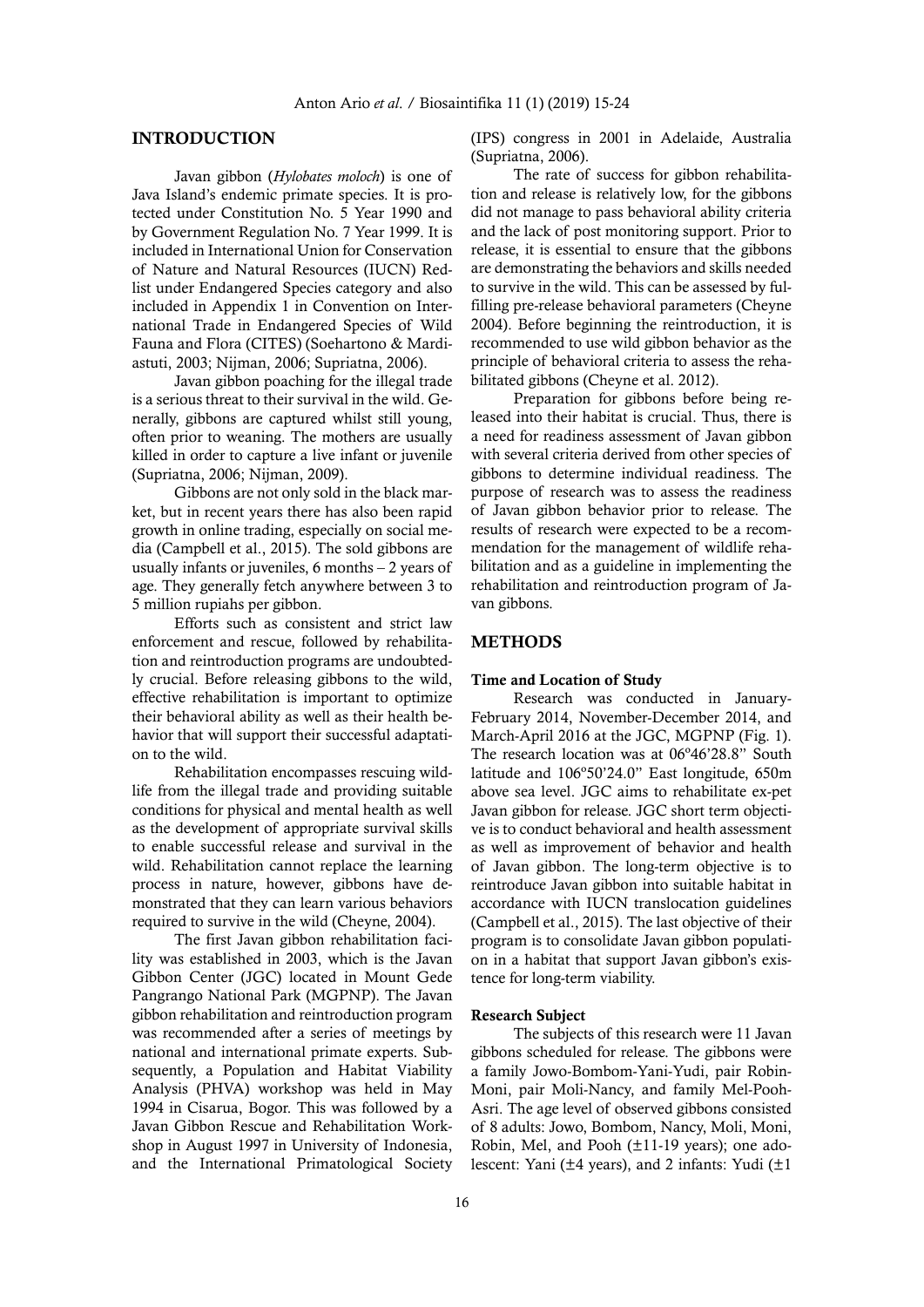



Figure 1. Map of study area

#### Data Collection and Analysis

Behaviors observed in this research consisted of feeding, moving, resting, socializing, sexual activity, and vocalization. Behavior data sampling utilized focal-animal sampling method, with 5 minutes intervals between observations, during gibbon active period from waking up in the morning until they sleep in the late afternoon (Cocks, 2000). Data sampling was also combined with *ad-libitum* method, by taking notes on important happenings outside the observation period (Martin & Bateson, 2007).

In order to determine Javan gibbon pair bond, observation on proximity and distance between individuals within a group was decided as: (1) less than 1 m with contact, (2) less than 1 m without contact,  $(3)$  1-5 m, and  $(4)$  more than 5 m. Cage strata usage pattern was also observed, it was separated into 4 regions: cage ground or terrestrial (0-2 m), strata 1 which is the lower part

Table 1. The age level of observed Javan gibbons

of the cage (2-4 m), strata 2 which is the middle part of the cage (4-6m), and strata 3 which is the upper part of the cage (>6m).

There were 9 parameters in Javan gibbon behavioral readiness, which were the proportion of feeding, moving, resting, sexual activity, grooming, agonistic, solo female call (morning call), stereotypic, and human directed behavior. Javan gibbon behavioral readiness parameters used were a modification from behavioral readiness parameter proposed by Cheyne et al,. (2012) for *Hylobates agilis*. Every parameter was assumed to have different importance in supporting survival in the wild. Thus, in determining criteria and parameter value, behavior data from wild Javan gibbon was used based on literature study. According to Cheyne (2004), similar time allocation between those in rehabilitation center with the wild can be one of the indicators of the successful survival in the wild.

Obtained Javan gibbon behavioral data were analyzed by qualitative approach. Examination results were given score between 1, 3, and 5 and valued based on similarity between rehabilitated and wild Javan gibbon. Score analysis and value weighting were utilizing Likert scale. The use of every unit from every point was valid, for every option was an indicator of its represented variable (Budiaji, 2013). Javan gibbon readiness for release was divided into 3 categories: not ready, with the total value of 100-233; almost ready with 234-366 and ready with 367-500.

# RESULTS AND DISCUSSION

During 2003-2017, there were 48 pet Javan gibbons rehabilitated at the JGC (Fig.2). The

|               |   | <b>Tuble</b> 1. The age fever of observed savan grobolis |                            |                             |              |
|---------------|---|----------------------------------------------------------|----------------------------|-----------------------------|--------------|
| Nick Name Sex |   | Ages Estimated                                           | Rearing Phase              | <b>Rehabilitation Phase</b> | Group status |
| Jowo          | M | $±15$ years                                              | 1999-2008 ( $\pm$ 9 years) | 2008-2014 (±6 years)        |              |
| <b>Bombom</b> | F | $±15$ years                                              | 1999-2008 ( $\pm$ 9 years) | 2008-2014 ( $\pm 6$ years)  | Family       |
| Yani          | F | $±4$ years                                               | Birth at JGC               | 2010-2014 ( $\pm$ 4 years)  |              |
| Yudi          | M | $±1$ year                                                | Birth at JGC               | 2014 $(\pm 1 \text{ year})$ |              |
| Nancy         | F | $±16$ years                                              | 1998-2004 ( $\pm$ 6 years) | 2004-2015 ( $\pm$ 11 years) | Pair         |
| Moli          | M | $±12$ years                                              | 2002-2004 ( $\pm$ 2 years) | 2004-2015 ( $\pm$ 11 years) |              |
| Moni          | F | $±11$ years                                              | 2004-2005 ( $\pm 1$ year)  | 2005-2015 ( $\pm$ 10 years) | Pair         |
| Robin         | M | $\pm 13$ years                                           | 2002-2008 ( $\pm 6$ years) | 2008-2015 (±7 years)        |              |
| Mel           | М | $±19$ years                                              | 1997-2008 (±11             |                             |              |
|               |   |                                                          | years)                     | 2008-2016 ( $\pm$ 8 years)  |              |
| Pooh          | F | $\pm$ 17 years                                           | 2000-2008 ( $\pm$ 8 years) | 2008-2016 ( $\pm$ 8 years)  | Family       |
| Asri          | F | $\pm$ 6 months                                           | Birth at JGC               | 2015-2016 ( $\pm$ 1 year)   |              |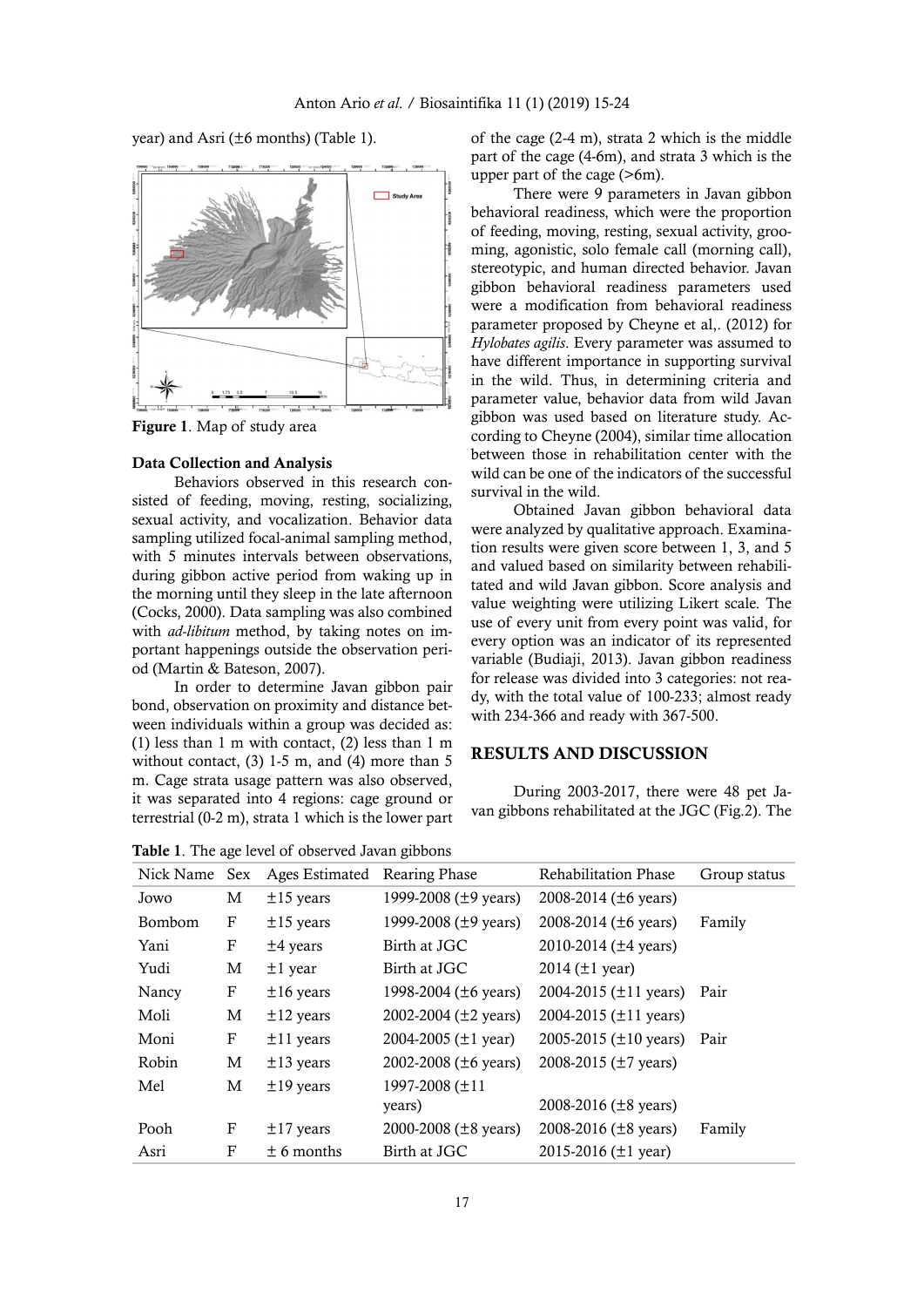age ratios of rehabilitated gibbons were: adult by 68.5%, adolescent by 3.7%, juvenile by 16.7% and infant by 11.1%, with sex ratio was 54.17% male and 45.83% female. Based on historical data, the 48 Javan gibbons rehabilitated in JGC were taken from the wild with the following percentage: 2.08% between 1990-1993, 2.08% between 1994-1997, 39.58% between 1998-2001, 22.92% between 2002-2005, 16.67% between 2006-2009, 10.42% between 2010-2013, and 6.25% between 2014-2017. The high percentage of poaching during 1998-2001 was most likely caused by the economic and political crisis in Indonesia which occurred in 1998. Deplorable economic conditions increased illegal activities, including Javan gibbon poaching within protected forest areas.



Figure 2. A Javan gibbon at JGC

#### Activity budget of Javan gibbon

Javan gibbon daily activity in JGC was recorded to begin in the morning at 6:00 a.m. and ended at 4:00 p.m. Total research observation hours were 285 hours for each observed Javan gibbon. The average daily activity was recorded to be 9 to 10 hours per day for each animal. Based on the analysis of behavioral data, it was found that all eleven observed Javan gibbons allocated their time as on Table 2.

The gibbons mostly ate fruits (70.65 ±7.38%), followed by leaves (33.47±4.16%), insects (1.22±0.97%) and none of them ate flowers (0.00±0.00%). Brachiation (59.88±20.22%) was the primary locomotion, followed by climbing (15.83±10.17%), leaping (12.45±7.68%), and bipedalism  $(10.71\pm6.30\%)$ . They rested by sitting  $(72.87 \pm 12.57\%)$ , lying  $(26.84 \pm 12.65\%)$ , and sleeping (0.29±0.31%). Social interaction among individuals was grooming  $(60.41 \pm 7.37\%)$ , playing (33.81±8.62%), and agonistic behavior (5.79±2.34%). Sexual behavior between adults was as follow: courtship by 62.39±11.85%, precopulation by 24.41±5.35%, and copulation behavior by 13.19±12.67%. The gibbons mostly vocalized by doing short call by 76.41±5.56%, followed by morning call by 18.92±4.57%, and alarm call by 4.67±0.17%. Grooming, playing, and sexual activity are included in affiliative interaction among Javan gibbon. Average percentage behaviors for each gibbons group found as Figure 3.



Figure 3. Average percentage for each gibbons group behavior

Figure 4 shows that the highest daily activity of 11 Javan gibbons was 11.99% at 11:00-12:00 a.m. and 11.86% at 1:00-2:00 p.m. In contrast, the lowest activity was 4.62% at 06:00-07:00 a.m. and 7.23% at 3:00-4:00 p.m.

The averages proximity among individuals in each group are as follow:  $39.03\%$  for  $\lt 1$ m with direct contact;  $33.09\%$  for  $\lt 1$  m without contact; 24.97% for 1-5 m; and 2.90% for >5 m. The average of cages strata used in each group as

Table 2. Behavioral time allocation percentage of each group of observed Javan gibbons

| <b>Twele</b> : Denational time anotation percentage of each group of observed sature group. |                                         |                           |                           |                                |                  |  |  |
|---------------------------------------------------------------------------------------------|-----------------------------------------|---------------------------|---------------------------|--------------------------------|------------------|--|--|
| <b>Behaviors</b>                                                                            | The family of Jowo-<br>Bombom-Yani-Yudi | The pair of<br>Moli-Nancy | The pair of<br>Robin-Moni | The family of<br>Mel-Pooh-Asri | Average $(\% )$  |  |  |
| Feeding                                                                                     | $15.69 \pm 5.25$                        | $21.13 \pm 1.60$          | $20.87 \pm 1.90$          | $14.88 \pm 5.63$               | $18.17 \pm 3.34$ |  |  |
| Moving                                                                                      | $22.86 \pm 2.65$                        | $22.54 \pm 1.60$          | $12.33 \pm 1.83$          | $19.78 \pm 2.25$               | $22.34 \pm 0.53$ |  |  |
| Resting                                                                                     | 41.88±7.91                              | $46.95 \pm 0.89$          | $45.02 \pm 1.95$          | $51.08 \pm 4.27$               | $46.24 \pm 3.84$ |  |  |
| Socializing                                                                                 | 16.48±11.15                             | $6.75 \pm 2.22$           | $8.63 \pm 0.28$           | $10.45 \pm 2.50$               | $10.13 \pm 4.33$ |  |  |
| Vocalizing                                                                                  | $3.06 \pm 1.54$                         | $1.77 \pm 1.05$           | $1.80 \pm 1.07$           | $3.50 \pm 1.51$                | $2.54 \pm 0.88$  |  |  |
| Sexual                                                                                      | $0.00 \pm 0.00$                         | $0.72 \pm 0.43$           | $1.33 \pm 0.44$           | $0.30 \pm 0.27$                | $0.59 \pm 0.58$  |  |  |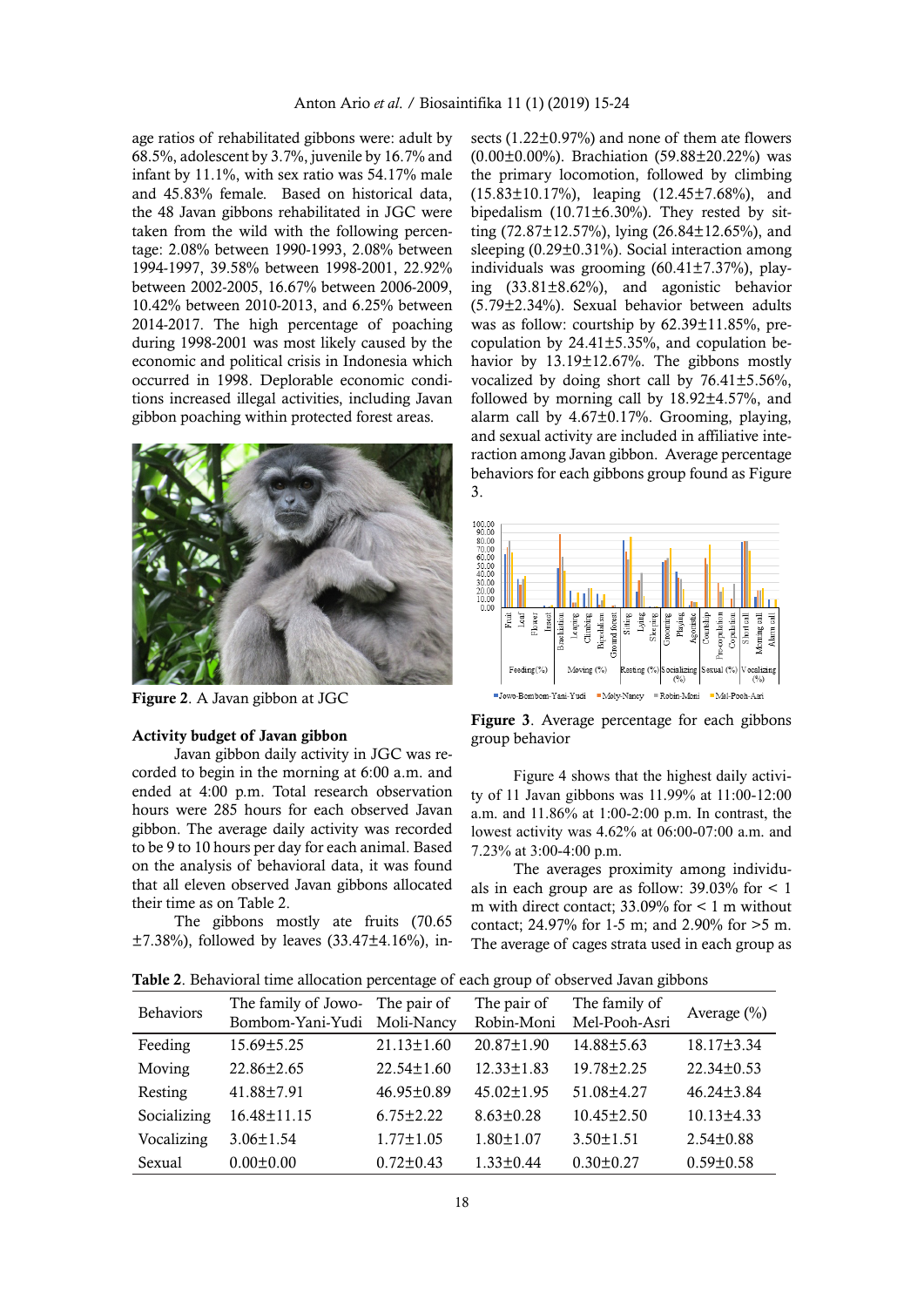follow: 3.88% terrestrial part of the cage (0-2m); 31% lower strata (2-4m); 53.65% middle strata (4- 6m); and 7.36% upper strata (>6m).



Figure 4. Daily activities pattern of pre-release Javan gibbons

The average highest daily time use were at 11:00-12:00 a.m. and 1:00-2:00 p.m. This is caused by the rising feeding and moving activity in the morning, also resting and social activity of Javan gibbon observed at JGC. Feeding activity increased in late afternoon to prepare for sleeping in the evening. The lowest activity was recorded on 6:00-7:00 a.m. and 3:00-4:00 p.m. This is because in the morning the gibbons were still resting after evening sleep. There was also no treatment yet by animal keeper to each Javan gibbon, including delivery of their morning feed at that time.

Javan gibbons started to increase their activity during feeding time. Feeding activity of Javan gibbons at the JGC happened during feeding time, which was at 7:00 a.m., 10:00 a.m., 12:00 a.m., and 2:00 p.m. These results showed that the bimodal pattern did not occur in the daily activity of Javan gibbons living at the JGC. Gibbons in the wild show daily activity with bimodal pattern, which means there are two peak hours for each activity. The first peak hours are reached after gibbons leave their sleeping trees and the second peak happens one hour before the group take their long rest (Ravasi, 2004).

Other than consuming market fruits (nonforest fruit), Javan gibbons at the JGC have been introduced to forest fruit since the beginning of rehabilitation process. The strategy of introducing forest fruits every morning was an effective way to make Javan gibbon eat forest fruits when they are hungry in the morning. Although it began by merely tasting, the gibbons eventually grew accustomed to forest fruit feed. There are 11 types of forest fruits that have been consumed by Javan gibbons at the JGC, which consist of: beunying (*Ficus pistulosa*), afrika (*Maesopsis eminii*), darangdang (*Ficus sinuate*), hampelas (*Ficus*  *hampelas*), kondang (*Ficus variegate*), bareubeuy badak (*Rapanea avenis*), kokosan monyet (*Dysoxylum aliaceum*), hamirung (*Vernonea arborea*), walen (*Ficus ribes*), rasamala (*Altingia excelsa*), and jirak (*Symplocos chonchinen*).

The average percentage of fruit eaten was more than 50% and the rest of their intake consisted of leaves, flowers, and insects, showing that Javan gibbons during their rehabilitation process are already used to eating fruits. Javan gibbon's ability to find and consume forest fruit is important for their survival post-rehabilitation. As a frugivore, Javan gibbon consumed more fruits (61%), compared to bud and young leaves (38%), and flowers (1%), coming from 125 types of plants in total. Javan gibbons also consumed several types of insects, such as termites (Supriatna & Wahyono, 2000).

The average percentage of behavioral time allocation in 11 observed Javan gibbons were found to be similar with the percentages found in researches conducted by Kurniawati (2009) and Yohanna (2015) at the JGC. The average percentages obtained were feeding by 9.58-15.73%, resting by 57.05-57.10%, moving by 18.67-21.99%, socializing by 1.6%-13.93%, sexual activity by 0.58%, and vocalizing by 2.35%. However, these results show that there are some differences compared with wild Javan gibbons data.

#### Behavior Similarity Level

To comparing the time allocation of Javan gibbon at JGC, we used wild Javan gibbon data based on several studies on wild Javan gibbon behavior such as studies conducted by Kartono (2002), Fatimah (2012), Jao (2012), and Febrissa (2016) were conducted in Mount Gede-Pangrango National Park (MGPNP), Mount Halimun National Park (MHNP), and Leuweung Sancang Nature Reserve (LSNR), found as on Table 3.

The highest similarity was found in social behavior and the lowest was found in moving behavior both on infant. Infant aged less than six months is still together with mother, very rare seen trying to do self-playing. However, infant aged more than six months, already trying to do self-playing although keep around the mother. Playing behavior was mostly conducted by infant and juvenile in Mount Halimun Salak National Park (Iskandar, 2007). The high interaction caused by the presence of infant and juvenile also occurred in Jowo-Bombom-Yani-Yudi family and Mel-Pooh-Asri family, which increased grooming behavior from mother to infant and juvenile and also playing between infant and juvenile.

Similarity level on all of behavioral time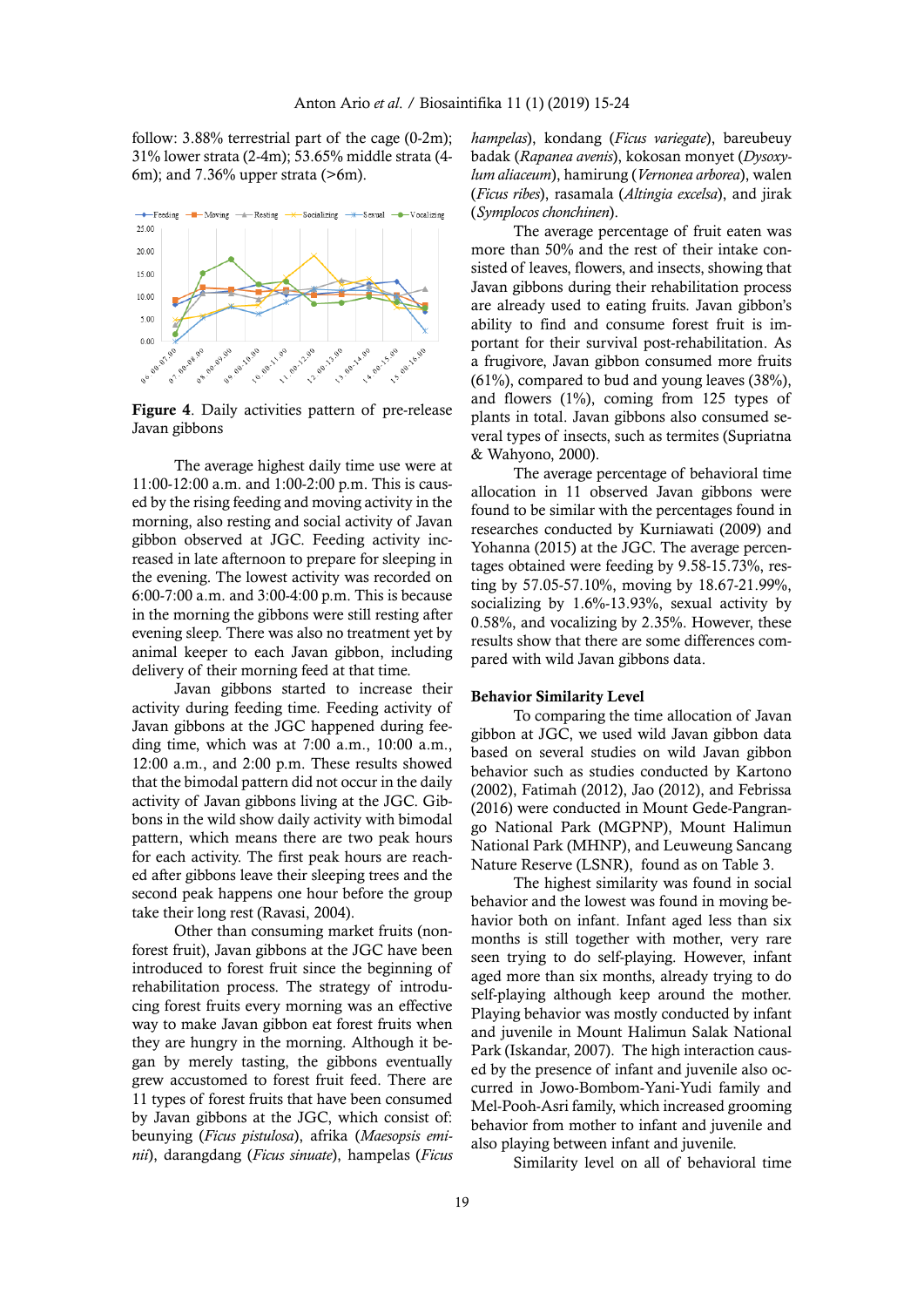Anton Ario *et al*. / Biosaintifika 11 (1) (2019) 15-24

| Behavior    |                  | Wild Javan Gibbons<br>(± SD) | Javan Gibbons at JGC<br>$(\pm SD)$ |      |       |                         |          |        |
|-------------|------------------|------------------------------|------------------------------------|------|-------|-------------------------|----------|--------|
|             | Adult            | Adolescent                   | Juvenile                           |      |       | Infant Adult Adolescent | Juvenile | Infant |
| Feeding     | $36.43 \pm 4.80$ | $36.66 \pm 6.75$             | 34.80±1.56 3.44                    |      | 49.87 | 33.15                   | 28.92    | 42.17  |
| Moving      |                  | 20.78±9.32 20.45±7.70        | $17.00 \pm 1.77$                   | 0.00 | 93.01 | 79.71                   | 78.74    | 1.13   |
| Resting     | 28.17±8.76       | 28.52±10.65                  | $28.45 \pm 7.64$ 82.28             |      | 60.92 | 69.41                   | 69.12    | 67.50  |
| Socializing | $10.51 \pm 6.73$ | $8.90 \pm 8.86$              | $17.63 \pm 6.75$ 13.28             |      | 96.34 | 46.85                   | 80.57    | 97.23  |
| Vocalizing  | $2.80 \pm 2.80$  | $5.46 \pm 0.36$              | $2.13 \pm 0.04$                    | 0.56 | 90.36 | 33.92                   | 40.02    | 6.68   |
| Sexual      | $1.30 \pm 0.24$  |                              | $\overline{\phantom{a}}$           |      | 45.38 |                         |          |        |

Table 3. Percentage on similarity level data based on ages categorized on pre-release and wild Javan gibbons

**Table 4**. Similarity level of observed and wild Javan gibbons based on behavioral time allocations

|               | Similarity level (%) |               |             |             |           |         |  |  |  |  |
|---------------|----------------------|---------------|-------------|-------------|-----------|---------|--|--|--|--|
| Behavior      | Wild Javan           | The family of | The pair of | The pair of | The fam-  | Average |  |  |  |  |
|               | Gibbons              | Jowo-Bombom-  | Moli-       | Robin-      |           | (%)     |  |  |  |  |
|               | $\pm$ SD)            | Yani-Yudi     | Nancy       | Moni        | Pooh-Asri |         |  |  |  |  |
| Feeding       | $39.20 \pm 6.84$     | 40.05         | 54.13       | 53.23       | 37.95     | 33.03   |  |  |  |  |
| Moving        | $24.56 \pm 11.29$    | 93.13         | 91.82       | 90.94       | 87.99     | 90.97   |  |  |  |  |
| Resting       | $28.30 \pm 9.61$     | 67.56         | 60.27       | 62.85       | 55.41     | 61.52   |  |  |  |  |
| Socializing   | $3.46 \pm 1.91$      | 21.00         | 51.18       | 40.09       | 40.09     | 38.09   |  |  |  |  |
| Vocalizing    | $3.17 \pm 2.80$      | 96.51         | 56.09       | 56.88       | 90.58     | 75.02   |  |  |  |  |
| <b>Sexual</b> | $1.30 \pm 0.24$      | 0.00          | 56.15       | 97.74       | 23.08     | 44.24   |  |  |  |  |

allocation data for each gibbons group found as on Table 4. Several studies on wild Javan gibbon behavior in Mount Gede-Pangrango National Park (MGPNP), Mount Halimun National Park (MHNP), and Leuweung Sancang Nature Reserve (LSNR) found that the average time allocation was: feeding by 39.20±6.84%, moving by 24.56±11.29%, resting by 28.30±9.61%, socializing by  $3.46 \pm 1.91\%$ , vocalizing by  $3.17 \pm 2.80\%$ and sexual activity by 1.30±0.24% (Fithriyani, 2007; Iskandar, 2007; Arifin, 2007; Malone, 2007; Ario, 2011).

Any differences similarity of behavioral allocation of Javan gibbon at JGC compared to wild Javan gibbon, caused by research area being limited to cages, that will be any limiting the natural behaviors of Javan gibbon. A difference in daily behavior time allocation were caused by different habitat condition (Kakati et al. 2009).

Highest similarity percentage was found in moving behavior, since every Javan gibbon has been placed in pair cage which has more room for moving space compared to quarantine and introduction cage. The gibbons can brachiate, leap, climb, and walk bipedally by using the movement tools such as ropes and bamboos. Brachiation movement has the highest percentage compared

to leaping, climbing, and bipedalism movement.

Pair cages at the JGC are triangular without internal separators, area of all sides was 42 m² and the height was 7m. The triangular cage design was useful if aggression occurred between animals because the triangular angle can provide a safe retreat for the subordinate animal. Aggression may cause serious injuries, inflicted by Javan gibbon's canine teeth.

 The high percentage of middle strata area usage in Javan gibbon activity is because the moving tools such as the ropes and bamboos are mostly placed in that strata. Placement of moving area in the middle strata can avoid the usage of lower strata or the cage floor space. Allowing Javan gibbon to use the lower strata is very risky as their activity would result in greater chance of predation after release. Grass and small plants were overgrown on the dirt ground of the cage to prevent the gibbons from going to the cage ground. The Javan gibbons at JGC were still seen using the cage ground to do some activities, although the average percentage is relatively low on 1.13%. The use of lower strata of the cage may not exceed 5%, as it will increase the risk of predation (Cheyne, 2004).

The lowest similarity percentage was found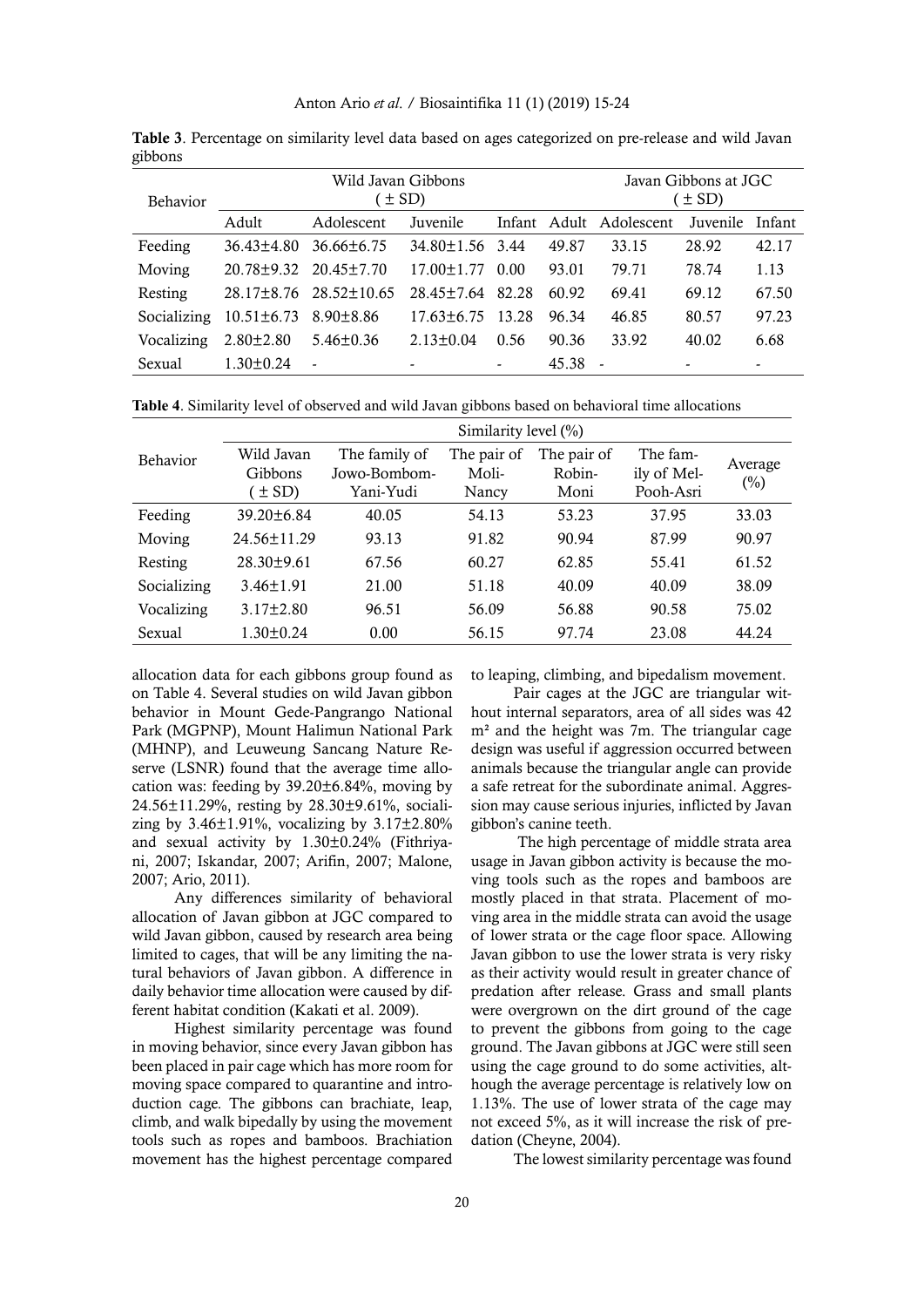| Anton Ario et al. / Biosaintifika 11 (1) (2019) 15-24 |  |  |  |  |  |  |  |  |
|-------------------------------------------------------|--|--|--|--|--|--|--|--|
|-------------------------------------------------------|--|--|--|--|--|--|--|--|

| Individual | Behavior Parameter (%) |       |       |      |      |      |      |      |      |  |
|------------|------------------------|-------|-------|------|------|------|------|------|------|--|
|            | $\overline{F}$         | M     | R     | S    | G    | A    | Mc   | St   | Hbd  |  |
| Jowo       | 20.78                  | 19.66 | 50.56 | 0.00 | 5.63 | 0.25 | 0.00 | 0.00 | 0.00 |  |
| Bombom     | 19.50                  | 24.28 | 44.31 | 0.00 | 7.84 | 0.47 | 1.28 | 0.00 | 0.00 |  |
| Yani       | 12.44                  | 25.66 | 41.09 | 0.00 | 5.34 | 0.00 | 0.00 | 0.00 | 0.00 |  |
| Yudi       | 10.06                  | 21.88 | 31.59 | 0.00 | 5.65 | 0.15 | 0.00 | 0.00 | 0.00 |  |
| Moli       | 22.26                  | 21.42 | 46.32 | 0.42 | 3.64 | 0.90 | 0.00 | 0.00 | 0.00 |  |
| Nancy      | 20.00                  | 23.68 | 47.58 | 1.03 | 3.64 | 0.23 | 1.03 | 0.00 | 0.00 |  |
| Robin      | 22.22                  | 23.63 | 43.65 | 1.02 | 3.67 | 0.91 | 0.00 | 0.00 | 0.00 |  |
| Moni       | 19.53                  | 21.04 | 46.41 | 1.64 | 4.07 | 0.92 | 1.05 | 0.00 | 0.00 |  |
| Mel        | 18.54                  | 22.18 | 47.03 | 0.41 | 8.60 | 0.31 | 0.00 | 0.00 | 0.00 |  |
| Pooh       | 17.95                  | 19.42 | 50.67 | 0.50 | 6.77 | 1.44 | 0.72 | 0.00 | 0.00 |  |
| Asri       | 8.16                   | 17.73 | 55.54 | 0.00 | 5.67 | 0.00 | 0.00 | 0.00 | 0.00 |  |

Table 5. The average percentage of every behavioral readiness parameter of Javan gibbon

*Remarks: F=feeding, M=-moving, R=resting, S=sexual, G=grooming, A=Agonistic, Mc=Morning call,*  St=Stereotypic, Hdb=Human directed behavior

Table 6. Individual result of Javan gibbon pre-release behavioral assessment

| Individual    | Total value | Categories                      |
|---------------|-------------|---------------------------------|
| Jowo          | 368         | Ready (interval 367-500)        |
| <b>Bombom</b> | 392         | Ready (interval 367-500)        |
| Yani          | 356         | Almost ready (interval 234-366) |
| Yudi          | 312         | Almost ready (interval 234-366) |
| Moli          | 382         | Ready (interval 367-500)        |
| Nancy         | 406         | Ready (interval 367-500)        |
| Robin         | 386         | Ready (interval 367-500)        |
| Moni          | 406         | Ready (interval 367-500)        |
| Mel           | 372         | Ready (interval 367-500)        |
| Pooh          | 372         | Ready (interval 367-500)        |
| Asri          | 330         | Almost ready (interval 234-366) |

in feeding activity. This was caused during the rehabilitation phase, Javan gibbons obtained their food depending on the time food was given by animal keepers. Feeding activity of Javan gibbons at the JGC happened during feeding time, which was at 07:00, 10:00, 12:00, and 14:00.

#### Javan Gibbon Individual Readiness

From 9 behavioral parameters used to assess Javan gibbon behavioral ability, it was shown that feeding, moving, resting, grooming, and agnostic activity can be conducted by the 11 Javan gibbons with different allocation for each animal. Morning call activity was only done by adult female in every group, while stereotypic and human directed behavior was not shown by every individual (Table 5).

Based on 11 Javan gibbon behavioral readiness, 8 adults were within ready, while 2 juveniles and 1 infant were almost ready for release (Table 6).

The highest parameter value in readiness was scored by adult females in the following order: Nancy, Moni, Bombom and Pooh. This is because of morning call behavior was only exist in adult female. The average morning call percentage was done by adult females of overall vocalization behavior. Morning call behavior prompted mutual reply from every cage at the JGC. The vocalization of pre-release Javan gibbon was also influenced by hearing the morning calls from wild Javan gibbon living in the surrounding forest, which made natural learning possible.

Morning calls by adult females are a territorial marking that shows that even if caged, the territorial system is very strong in every Javan gibbon group. A morning call vocalization by an adult female is a way to communicate with other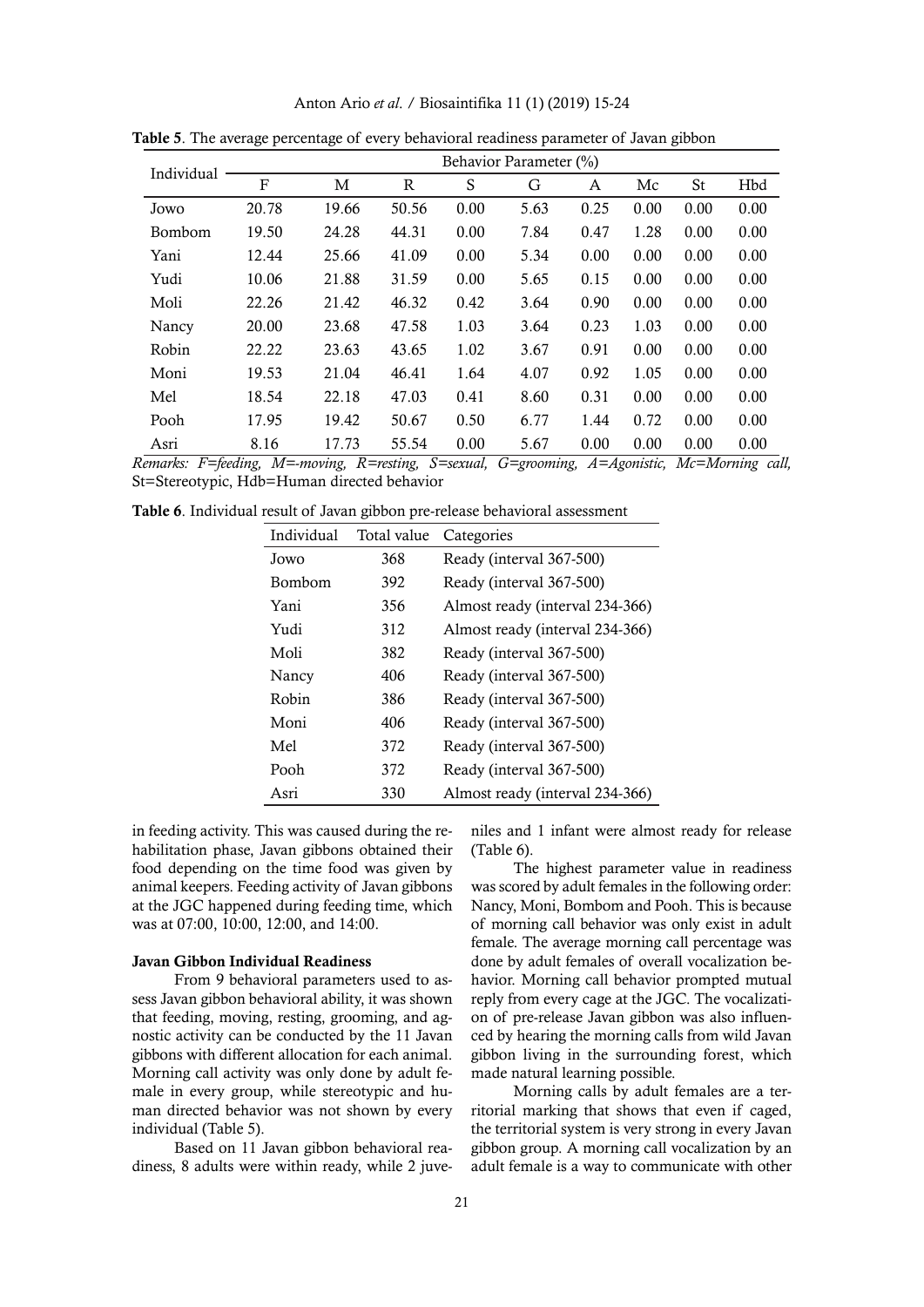groups and to show the range for her territory. This was in line with what was stated by Geissmann et al., (2005), that vocalization behavior in Javan gibbon exhibit unique characteristic compared to other Hylobatidae, in which the female has a larger role in protecting territory.

Other than the morning call, another important vocalization displayed by Javan gibbon is an alarm call by both male and female adults, which at times is followed by their offspring. Alarm calls were made whenever a potentially dangerous object or threat was observed by the group, such as wild boar, snake, or Javan leopard. This effort of warning the presence of threat by alarm calling was also followed by other animals in the groups at the JGC. Early warning is very important so that Javan gibbon can detect the possibility of threat such as leopard (Supriatna & Wahyono, 2000). It would be a very beneficial skill upon release to the wild. Awareness is one of the purposes of living in group, for each member of the family has the role of detecting trouble/foreign objects in their surrounding environments. The functional role of every member of the family is to detect danger in their environment, allowing them to detect predators earlier (Tobing, 2002).

The average affiliative percentage value is higher compared to agonistic value. This showed that positive bonding has been formed between the members of Javan gibbon groups. Affiliative form observed were grooming, playing, and courtship. Sussman et al. (2004) in Asteria (2008) stated that interaction within groups consist of affiliative and agonistic interaction. Affiliative interactions are interactions that strengthen bond and improve relationship between members. Affiliative behavior in primates has the function of preserving pair-bonds and influencing other animal including courtship (Fuentes, 2002).

The lowest final value in individual readiness was found in infant and juvenile, in the order: Yani, Asri, and Yudi. This was caused by the age level which means there was still became behavioral limitation and they were still undergoing the learning process from their parents. Moreover, infants are still carried by the parent, although occasionally separated from the mother for selflearning.

Although infants and juvenile have lowest readiness value, the presence of strong bonds will allow them to be released along with the parents. Along with age growth, infants and juvenile will improve their natural behavior. Gibbons are not released individually, but rather as pairs or family units. Generally, in infant and juvenile, they tend

to display playing behavior, as seen in family of Jowo-Bombom-Yani-Yudi and family of Mel-Pooh-Asri. Generally, accepted release strategy for gibbons is to be released in well-bonded pairs, replicating their natural social structure (Campbell et al. 2015).

The 11 Javan gibbons observed did not exhibit any stereotypic behavior, even though upon arrival to the JGC several behaviors developed during their time as pets were still present. One such example was how adult male, Mel, who when arrived at the JGC in 2008 would often place his hand on his head repeatedly while sitting. With the time spent in rehabilitation process, these kinds of behaviors gradually subsided, especially after being paired and having offspring. The more activities Javan gibbon undertook, the more these kinds of stereotypic behaviors disappeared. Stereotypic behaviors likely developed as a result of long periods in confinement, while as illegal pets, they were unable to perform their natural behaviors.

Stereotypic behaviors are behaviors with a repetitive fixed movement pattern. This behavior often serves no definite function or clear purpose. Stereotypic behaviors are one of the indicators that an animal has been subjected to an unsuitable environment for a long period of time in captivity. Animals in captivity are prone to exhibit such behavior for the limited space for movement in the cages. Stereotypic behavior of no more than 3% can be eliminated by doing daily activities in nature (Cheyne, 2004).

Interest or desire to get close to animal keepers at JGC was not shown by the 11 soon to be released Javan gibbon. This is because during the rehabilitation process, interaction with human only occurred with keepers during feeding times or with veterinarian during health examinations. In the early period of rehabilitation, most gibbons still showed dependency on human presence just as they were when kept as pets. This dependency was shown in the form of attempted physical interaction while making low vocalization and extending hands towards human. Limiting direct interaction with humans is an effective method in eliminating these behaviors. Moreover, pairing Javan gibbon is also an effective way to reduce interest or dependency towards humans. The presence of a mate will allow them to interact more intensely with one another and eventually develop aggressive behavior to human as a defense mechanism for their mate or family member.

Javan gibbons that are kept as pets are often caged or tied to trees without any possibility of being active or able to reproduce. The long captivity period they have experienced often since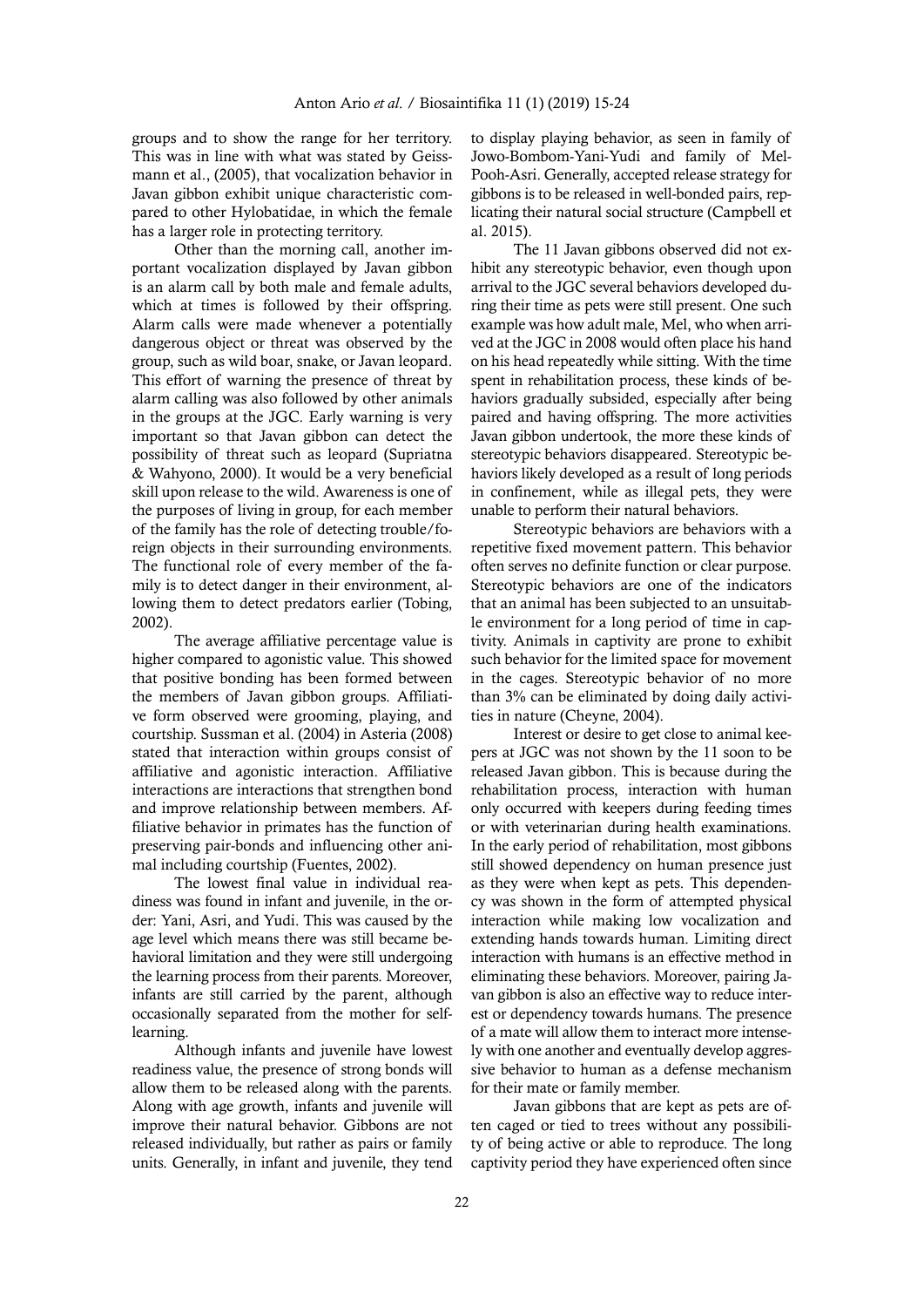infancy and up until adulthood causes their natural instinct to stop developing. Ex-pet Javan gibbon still have the ability to exhibit natural behavior and instinct but rehabilitation, activating and rekindling instinctive behavior is crucial.

Javan Gibbon Center is the first rehabilitation program of Javan gibbons in Indonesia. The lesson learned by another gibbon rehabilitation program that is *Hylobates agilis* in Central Kalimantan and *Hylobates lar* in Thailand, used in implementation of program at JGC. Therefore, the results of this study are an important finding as references for implementation and consideration in the overall assessment in the implementation of rehabilitation program. The result of research is expected to be used as follows a) can be inputted into guidance for implementation of rehabilitation and reintroduction of Javan gibbon including procedures, standards in rehabilitation process, translocation and reintroduction until post-release monitoring and evaluation, so that the program objectives can be achieved well; b) can provide an input to policy makers about the importance of conservation of Javan gibbons, especially wildlife management and their habitats for conservation and non-conservation areas managers.

## **CONCLUSION**

Each animal treatment is included as behavior enrichment and limiting direct interaction with human is important in order to improve Javan gibbon behavior during rehabilitation period. Behavioral readiness of pre-release Javan gibbons need to be assessed especially for feeding, moving, resting, sexual, grooming, agonistic, morning call, stereotypic behavior, and human directed behavior. All 11 Javan gibbons are in 'almost ready" category which means that rehabilitation effort is beneficial for the 11 Javan gibbon that are scheduled for release.

# ACKNOWLEDGEMENT

We thank Conservation International Indonesia, Javan Gibbon Foundation, Mount Gede Pangrango National Park, and Conservation Natural Resources of West Java. We would like to also thank Clare Campbell and Holly Thompson from Wildlife Asia and Silvery Gibbon Project, Arcus Foundation, which have supported the Javan gibbon rehabilitation at JGC. We thank the JGC team: Pristiani Nurantika, Iip Latipah Syaepulloh, Mulya Hermansyah, Khoerul Ridjwan, Suryadi, and Darus Salam.

### REFERENCES

- Arifin, S. (2007). Pola aktivitas harian owa jawa (*Hylobates moloch* Audebert, 1978) di hutan Rasamala Resot Bodogol Taman Nasional Gunung Gede Pangrango. [Undergraduate thesis]. Universitas Ibnu Khaldun, Bogor.
- Ario, A. (2011). Aktivitas harian owa jawa (*Hylobates moloch* Audebert 1798) rehabilitan di blok hutan patiwel, Taman Nasional Gunung Gede Pangrango. Dalam: Kumpulan Hasil-hasil Penelitian Owa jawa di Bodogol Taman Nasional Gunung Gede Pangrango Periode 2000-2010. Ario A, Supriatna J, Andayani N (ed).13-29. Conservation International Indonesia. Jakarta.
- Asteria. (2008). Interaksi sosial dalam kelompok Gorila (*Gorilla gorilla* Savage & Wyman 1847) di Pusat Primata Schmutzer, Taman Margasatwa Ragunan. [Undergraduate thesis]. Universitas Indonesia, Jakarta.
- Budiaji, W. (2013). Skala pengukuran dan jumlah respon skala Likert. Jurnal Ilmu Pertanian dan Perikanan, 2(2), 125-131.
- Campbell, C. O., Cheyne, S. M. & Rawson, B. M. (2015). Best Practice Guidelines for the Rehabilitation and Translocation of Gibbons. Gland, Switzerland: IUCN SSC Primate Specialist Group.
- Cheyne, S. M. (2004). Assessing rehabilitation and reintroduction of captive-raised gibbons in Indonesia. [Doctoral dissertation]. University of Cambridge, Cambridge. xviii + 231.
- Cheyne, S. M., Campbell, C. & Payne K. L. (2012). Proposed guidelines for in situ gibbon rescue, rehabilitation and reintroduction. International Zoo Yearbook 46:1-17.
- Cocks, LR. (2000). International Studbook for Silvery Gibbon (*Hylobates moloch*). Perth Zoo, Western Australia.
- Fatimah, D.N. (2012). Aktivitas harian dan perilaku menelisik (grooming) owa jawa (*Hylobates moloch* Audebert, 1798) di Taman Nasional Gunung Halimun Salak, Provinsi Jawa Barat. [Undergraduate thesis]. Institut Pertanian Bogor, Bogor.
- Febrissa, I. (2016). Aktivitas harian owa jawa remaja (*Hylobates moloch* Audebert, 1798) di Taman Nasional Gunung Halimun Salak, Provinsi Jawa Barat. [Undergraduate thesis]. Institut Pertanian Bogor, Bogor.
- Fithriyani, U. (2007). Variasi pola pakan antar kelompok owa jawa (*Hylobates moloch* Audebert 1798) di Bodogol, Taman Nasional Gunung Gede Pangrango, Jawa Barat. [Undergraduate thesis]. Universitas Negeri Jakarta, Jakarta.
- Fuentes, A. (2002). Patterns and trends in primate pair bonds. International Journal of Primatology 23(5): 953-978.
- Geissmann, T., Bohlen, ES., Heuck, A. (2005). The male song of the Javan silvery gibbon (*Hylobates moloch*). Contribution to Zoology 74(1/2):1-25.